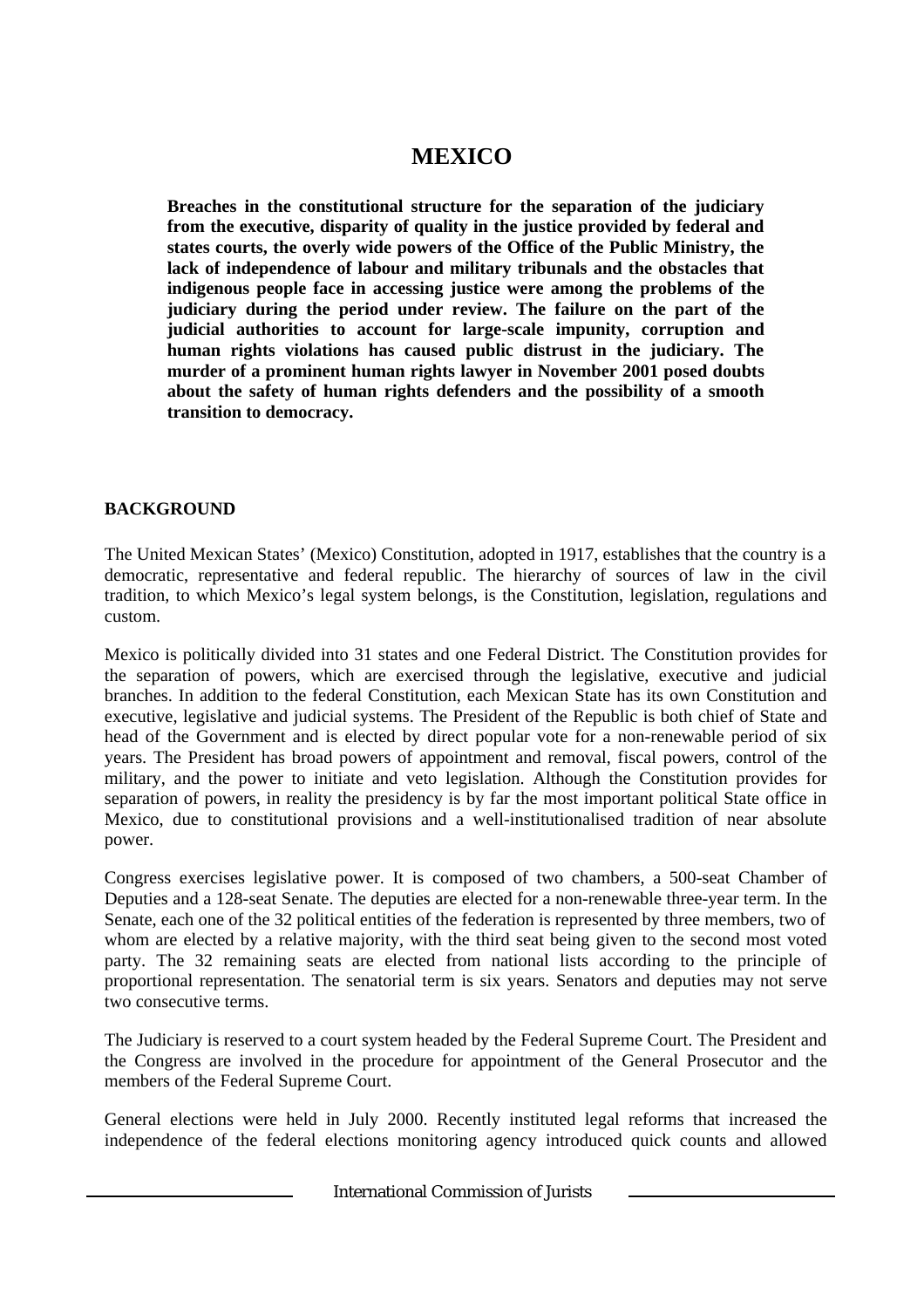observers to monitor elections, playing a key role in making possible the fairest elections in Mexico's history. For the first time in 71 years the Revolutionary Institutional Party (PRI) lost the presidential elections. The Alliance for Change (*Alianza por el Cambio*) candidate, Vicente Fox Quesada, was elected President and assumed office in December 2000. During his campaign, the new President had promised to distribute Mexico's wealth more evenly, implement jobs programmes, almost double resources for education, create a "transparency commission" to investigate previous governmental abuses and fight corruption. President Fox led a coalition which includes his own party, the conservative National Active Party (PAN), and the Green Party (PVEM). The coalition did not secure a working majority in Congress, which means that the Fox administration must deal during his term with other political parties, including the PRI and the leftist Party of Democratic Revolution.

#### **HUMAN RIGHTS ISSUES**

In the period covered by this report, the overall human rights situation remained problematic. In February 2000, the Chairperson-Rapporteur of the Working Group on Indigenous Populations of the Sub-Commission for the Protection and Promotion of Human Rights undertook a visit to Mexico. The UN High Commissioner for Human Rights, Mary Robinson, visited Mexico in December 2000 and signed a Technical Cooperation Programme with the new Government. In May 2001, the Special Rapporteur on the Independence of Judges and Lawyers also went to Mexico.

The National Human Rights Commission (*Comisión Nacional de Derechos Humanos*), Mexico's Ombudsman Office, continued to carry out its mandate on human rights. Following the 1999 Constitutional amendment, the procedures for appointment of the Commission's members were amended. Its Advisory Council is constituted of ten members elected by a vote of two thirds the Senate for a five-year term. Every year the two members that have served the longest periods are replaced, unless they are ratified in their positions. The Commission's chairperson serves a five-year term, which may be renewed only once. The chairperson is elected in the same way as the members of the Council. According to the Constitution, the Commission enjoys economic and administrative autonomy. The Commission presents a periodic report to parliament, however its findings and recommendations are non-binding. Some Mexican NGOs have pointed out that as in the past, the executive continues to control the Commission's budget

President Fox announced the beginning of negotiations with the UN Office of the High Commissioner for Human Rights (UNOHCHR) for the establishment an office in Mexico. The signing of a Technical Cooperation Programme with the UNOHCR was a positive development. The Programme, which commenced in January 2001, focuses on national human rights initiatives; indigenous rights; administration of justice; economic, social and cultural rights; and vulnerable groups, especially women, children and migrants.

The *amparo* proceeding (*juicio de amparo –* a petition seeking protection for fundamental rights), first developed in the nineteenth century, is regulated in articles 103 and 107 of the Federal Constitution*.* The *amparo*'s purpose is to protect individual rights from state's actions or to remedy violations that have already been committed. Although *amparo* does not question the general constitutionality of a law, it may stop application of a law in a particular situation affecting an individual. The Federal Supreme Court of Justice has elaborated a bill in order to reform the *amparo*. This amendment would be welcome as, according to some Mexican NGOs, *amparo* has become neither effective nor accessible. The bill would widen the cases that may come under *amparo*, such as protection of individual and collective human rights recognised in international instruments. It would also broaden the concept of authority when dealing with violations of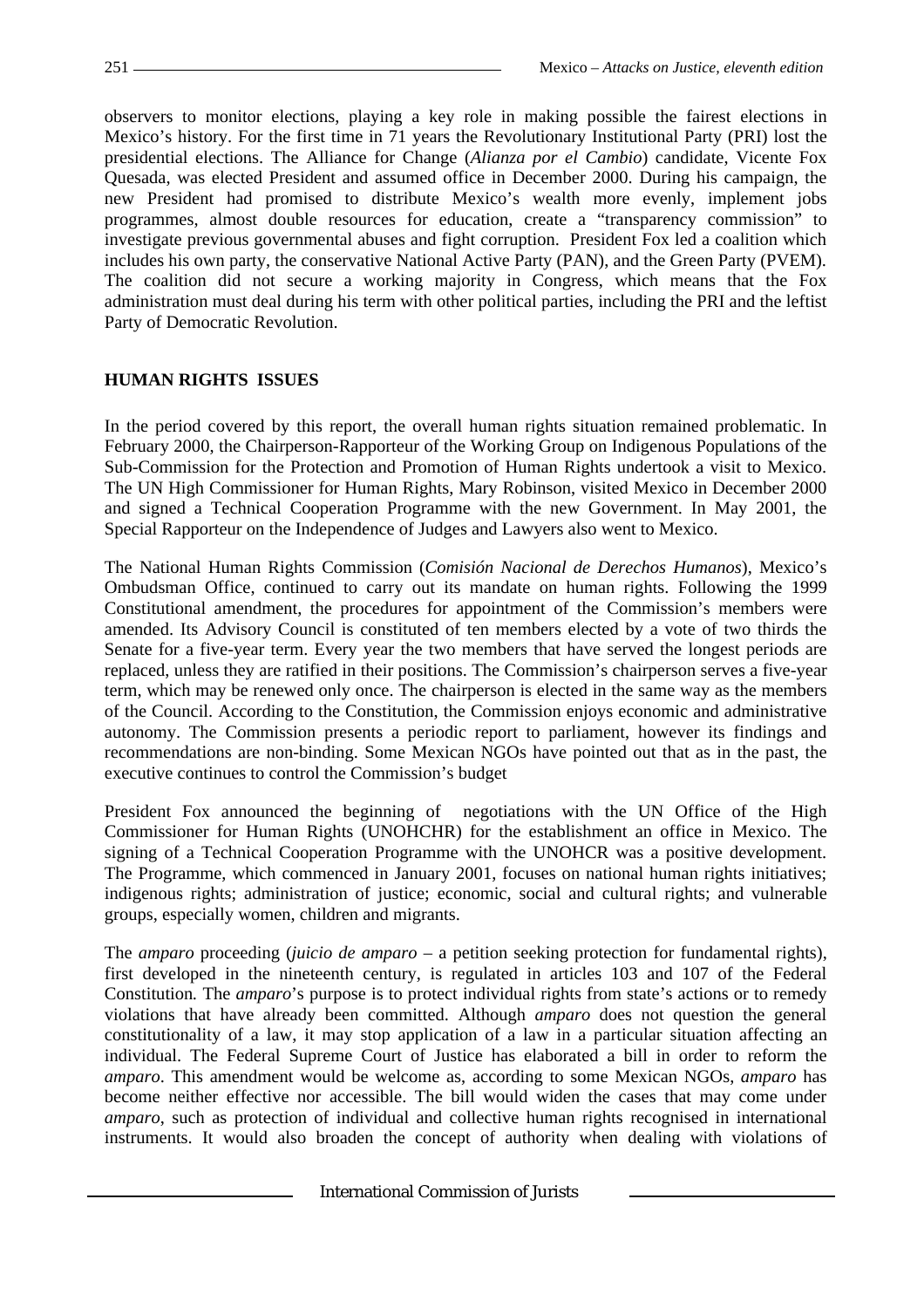individual guarantees by State agents. Finally, it would allow for a review of the constitutionality of any law.

## **Peace talks with the EZLN**

Armed opposition groups, which included the Zapatista National Liberation Army (EZLN), the Revolutionary Popular Army and the Insurgent People's Revolutionary Army, continued to be active in Chiapas, Guerrero and Oaxaca states respectively. On 1 January 1994, the Zapatista National liberation Army (EZLN) took up arms and waged a 12-day rebellion to secure greater indigenous rights. After military intervention by the Mexican Army, a cease-fire was agreed and negotiations started. Although, formally, the cease-fire continues, peace talks have not taken place since 1996. EZLN's permanent presence in the jungles of Chiapas in Southern Mexico has led to the militarisation of the region and frequent encounters with pro-government forces.

Human rights abuses, including summary execution, torture and ill-treatment of detainees and forced displacement, have been attributed to the security forces and "armed civilians" functioning in Chiapas. In August 2000, paramilitary forces calling themselves "the Peace and Justice Group" caused the forced displacement of sixty families when they attacked a community in Yajalón municipality. In the same month, EZLN supporters allegedly launched an attack against PRI supporters living in a community of the Ocosingo municipality. (EZLN denied the accusations.)

In December 2000, the Government released 16 EZLN prisoners and dismantled the military checkpoints. The EZLN asked that three conditions be met before it would return to the negotiating table; a) the demilitarisation of Chiapas; b) the release of all Zapatistas in Mexican prisons; and c) the fulfilment of the 1996 San Andrés Accords, particularly, approval by the Congress of the bill on indigenous rights, drafted with the participation of EZLN and governmental authorities.

In April 2001, the Government allowed the members of the EZLN to carry out a peaceful demonstration across the country and, simultaneously, sent a bill on indigenous issues to the Congress, based on that demanded by the EZLN. The bill was amended during debate in Congress and was approved unanimously in the Senate and by a majority in the Chamber of Deputies. On 29 April 2001, the leader of the EZLN declared that the recently issued Constitutional amendment on Indigenous Rights and Culture was unacceptable and that the amendments betrayed the San Andrés Accords in main areas such as, autonomy, self-determination, legal status of the indigenous populations, and indigenous lands and territories. The EZLN decided to stop any communication with the Government until the Constitutional reform complied with their demands.

#### **Impunity**

The new Government has yet to fulfil its promise to establish a truth commission to investigate past human rights abuses. Some members of the Government have supported the formation of such commission, but others have opposed it on the basis that it might undermine the current institutions that administer justice in Mexico. In June 2001, an amendment of the Federal Penal Code established forced disappearance as a crime. The new law provides for penalties from five to forty years in prison for those who commit this crime.

The Mexican Government sent to the Senate for ratification the UN Convention on the Non-Applicability of Statutory Limitations to War Crimes and Crimes against Humanity and the Inter-American Convention on Forced Disappearances. However, the treaties contain two reservations: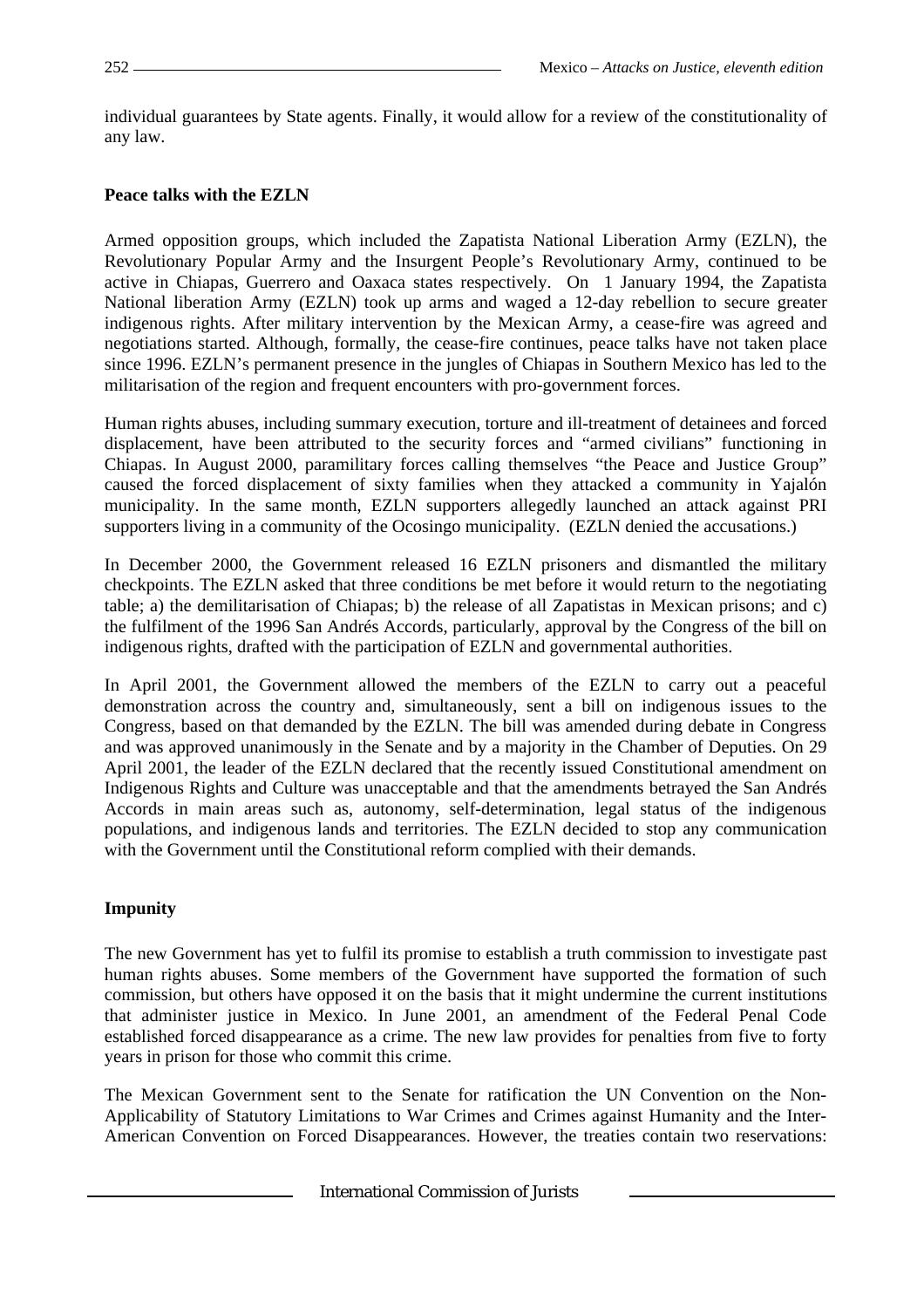"The statute of limitations will be applied to crimes committed before the entry into force of the treaty in Mexico" and "the Constitution of Mexico recognises the jurisdiction of military courts".

The courts have arrested 44 public officials in connection with the 1995 *Aguas Blancas* massacre of 17 indigenous farmers. Thirteen of these officials have been sentenced to 18 years in prison, another nine have been convicted and sentenced to lesser terms, and three are fugitives. However, thengovernor Rubén Figueroa Alcocer has not been prosecuted for his alleged involvement in the massacre, despite suggestions of culpability by the Inter-American Commission on Human Rights, the U.N. Special Rapporteur on Extrajudicial Executions and the Federal Supreme Court.

Human rights defenders came under political pressure during 2000 and 2001. Certain politicians, especially from the PRI, sought to ascribe blame to them for some of the country's crime problems.

The office of the All Rights for All Mexican Human Rights network *(Red de Organismos Civiles de Derechos Humanos Todos Derechos para Todos*, known as the Red)) in Mexico city was subjected to surveillance by the National Security System (SISEN). Harassment and death threats against human rights activists were numerous. Human rights defenders from abroad continued to face restrictions on carrying out their work in Mexico. The threats and the use of expulsion from the country continued to be exercised by the Mexican authorities. During his campaign, President Fox had announced that he would ease the visa requirements once he became President, but this pledge has remained unfulfilled. In October 2001, in one of the worst attacks against human rights defenders during the past decade, human rights lawyer Digna Ochoa was murdered in her office. (*See Cases*.)

On 24 August 2000, Ricardo Miguel "Serpico" Cavallo, alleged to have been responsible for torture in Argentina during the military regime (1976-1983), was arrested in Mexico as he was leaving for Argentina. The arrest was carried out on the basis of an international arrest warrant issued by Spanish judge Balthazar Garzón from the *Audiencia Nacional* (Spanish National Court). He remains in custody in Mexico pending a judicial rule on a petition of *amparo* filed by his lawyers against the Mexican Minister of Foreign Affairs' decision to authorise his extradition. The legal process to determine whether Cavallo may be extradited under Mexican Law may take some time and any decision will undoubtedly be appealed. If Cavallo were to return to Argentina, he might benefit from amnesty laws that Argentina has adopted for crimes committed during the rule the military Government (These amnesty laws are presently being challenged, see chapter on Argentina). Mexican Federal courts have universal jurisdiction in cases of torture, as provided under the Convention against Torture, to which Mexico is a party.

#### **THE JUDICIARY**

The main legal sources for the functioning of the Mexican Judiciary are the Federal Constitution (Title 3, Chapter IV), the 1996 Law of the Judiciary (*Ley Orgánica del Poder Judicial de la Federación*), and the 1996 Law of the General Prosecutor (*Ley Orgánica de la Procuraduría General de la República*).

#### **Structure**

The Federal judiciary is composed of the Federal Supreme Court *(Suprema Corte de Justicia de la Nación)*, the Electoral Tribunal, the District Tribunals *(Tribunales Colegiados del Distrito*), Onejudge Circuit Tribunals (*Tribunales Unitarios del Circuito*), the District Courts (*Juzgados del*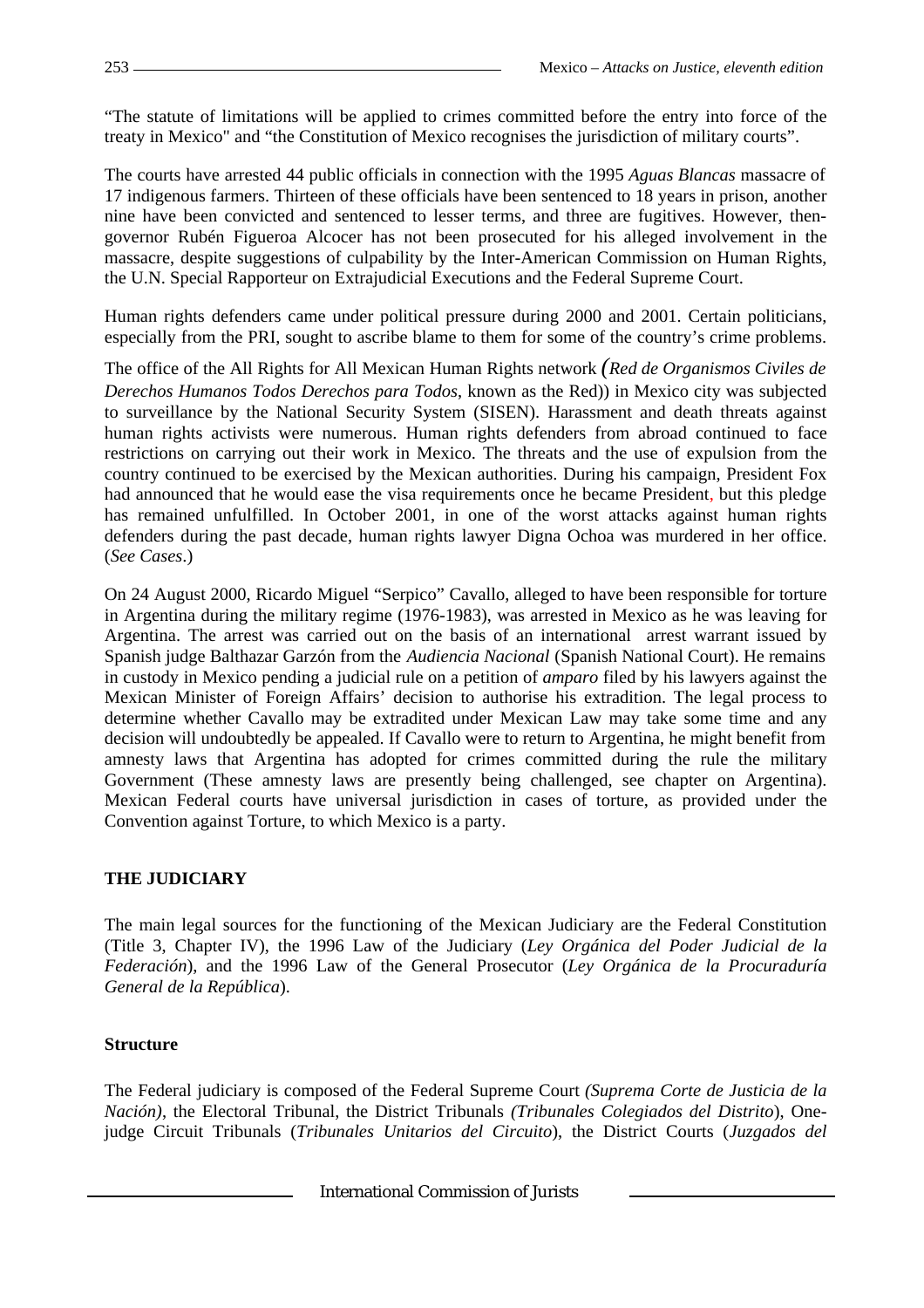*Circuito*), and the Federal Council of the Judiciary (*El Consejo Superior de la Judicatura Federal*) (Article 94). Among the offences that come under federal jurisdiction are those relating to organised crime, drug-trafficking and violations of human rights. The State judiciary has jurisdiction over murders, robberies, kidnappings and other common criminal offences.

The Federal Supreme Court is composed of eleven justices and functions either as a plenary assembly or in two chambers. As a plenary, it has jurisdiction over constitutional disputes between the political entities of the United Mexican States, petitions of unconstitutionality, and review of decisions taken by lower courts on constitutional matters and on petitions of *amparo* (as noted above, a petition seeking protection of constitutional rights)*.* The Federal Supreme Court in plenary sessions also elects a president from among its members for a non-renewable period of four years*.*

For any law or treaty to be declared unconstitutional, the Federal Supreme Court must agree by the assent of eight of its eleven members. Actions that challenge the compliance of legislation with the Constitution may only be brought before the Federal Supreme Court by qualified parties, i.e. the Federal Attorney or members of federal or state legislative bodies, but not by regular citizens. The requirement of a qualified majority for favourable decisions and existing constraints on exercising the petition render this procedure a limited system of constitutional review.

The Federal Council of the Judiciary is composed of seven members, including the President of the Federal Supreme Court, two Circuit Court Judges, one District Court judge, two members designated by the Senate and one by the President. It is mandated to administer, monitor, discipline and implement the judicial career system of the federal judiciary, except for judges of the Federal Supreme Court and the Electoral Tribunal.

Several judicial bodies exist that are not part of the regular federal court structure. The most important of these are the Tax Court, Labour Courts, Agrarian Courts and Military Courts. In these courts the executive acts simultaneously as judge and interested party. As a result, impartiality may be impaired, as the executive itself resolves conflicts regarding its own decisions and omissions. The Labour Courts (*Juntas Federales y Locales de Conciliación y Arbitraje*) have jurisdiction over claims of violations of the Labour Law, disputes over collective bargaining and issues related to strikes. Although Mexican Law recognises most labour rights for workers, the labour courts have not been fully independent or impartial, The system previously functioned as a political instrument of the PRI. The fact that Mexico restricted the right to association and empowered nonrepresentative workers organisations is another problem that has affected the impartiality of the judiciary, as labour union members take part in the labour courts. Labour tribunals have generally lacked impartiality when dealing with unlawful dismissals.

Failures in the Mexican labour law system have become more evident when dealing with the increasing number of *maquiladoras* functioning in the country (companies established in Mexico looking for cheaper labour and access to American markets in the context of NAFTA –The North-American Free Trade Agreement). Such companies have tended to disrespect international minimal labour standards. The new Government expressed its intention to include the labour courts in the regular federal court structure. Although this pledge has not yet been fulfilled, some improvement has been noted in the impartiality of the Labour Tribunals and the increased number of unions not controlled by the PRI.

With respect to the state judiciaries, article 116 of the Constitution, section III, establishes that they will be composed of tribunals established by state constitutions, which must guarantee their independence.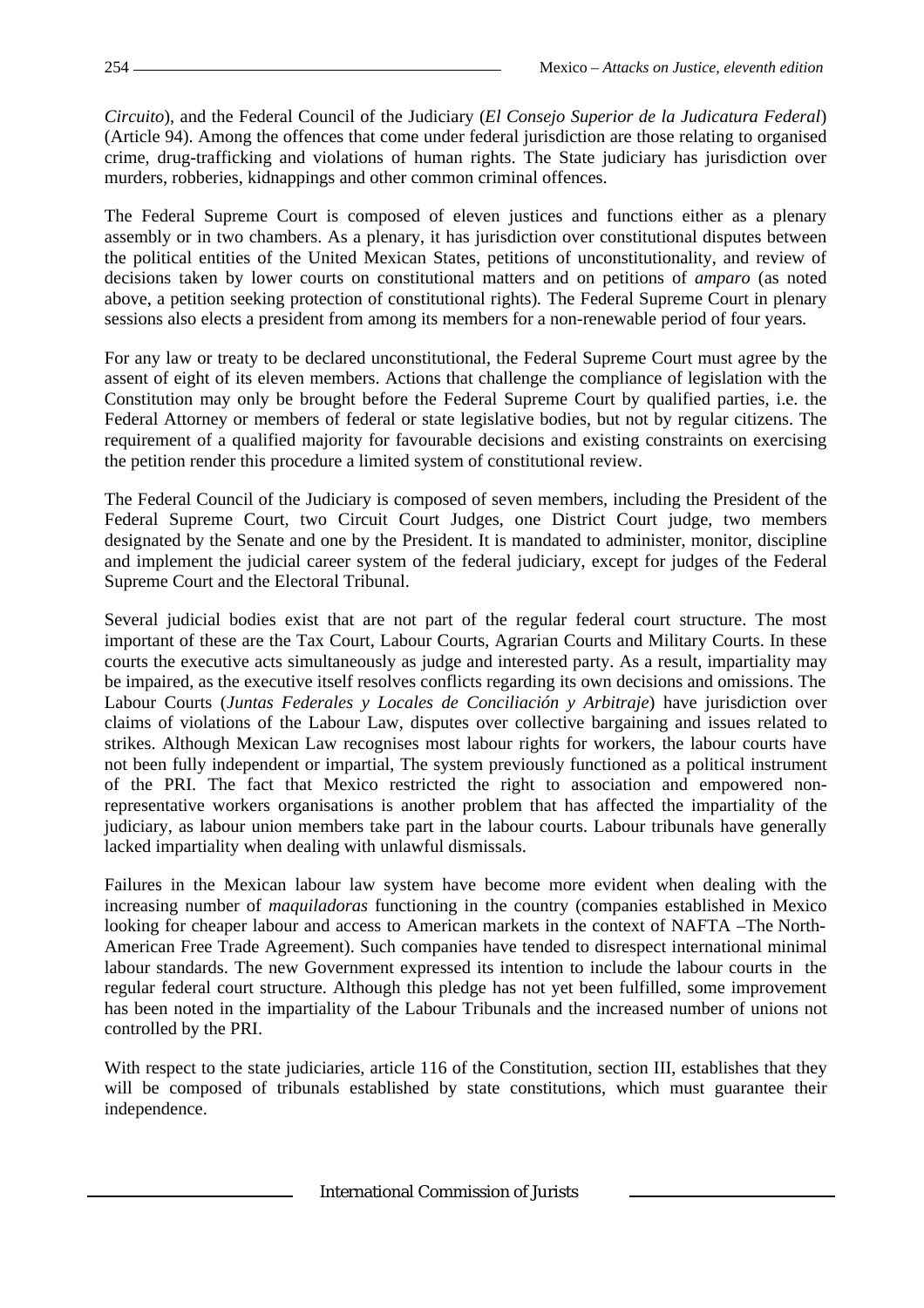## **Prosecution**

The Mexican prosecution system is based upon Mexico's federated system. At the Federal level, the Office of the Federal Public Ministry, commonly known *as Procuraduría General de la República (PGR)*, exercises prosecution functions. It is headed by the General Prosecutor (*Procurador General de la República),* whom the President appoint*s* and whose term is ratified by Congress. It forms part of and depends on the federal executive for financial and personnel resources. This office is mandated to prosecute before the tribunals all criminal offences (Article 102A Constitution).

Former Military Prosecutor, General Rafael Macedo de la Concha, was appointed to the position of General Prosecutor. A number of Mexican NGOs have criticised this appointment, as General Prosecutor Macedo has a poor record of prosecuting members of the military involved in human rights violations. The new General Prosecutor has appointed ten military officers to positions of influence, which has confirmed fears of militarisation of the Federal Public Ministry.

The prosecution functions in the 31 states, and the Federal District consists of 31 Offices of the Public Prosecutor of the States *(Procuradurias Generales de los Estados* PGE) and the Office of the Public Prosecutor of the Federal District *(Procuraduría General de Justicia del Distrito Federal* PGDF). They are under the direction of the respective prosecutors. All these offices are assisted by sectional judicial police.

Mexican prosecutors conduct pre-trial investigation proceedings (*averiguación previa*), in which crimes are investigated and suspects identified by collecting evidence and interviewing suspects, witnesses and victims. Once this proceeding is finished, the case passes to a judge, who is able to issue a warrant of arrest only by confirming that the crime has "probably" been committed and that it can probably be attributed to the person. If the defendant was caught in "flagrance", the judge only has to certify that the arrest has complied with the law. In any case, the suspect must make a declaration to a judge, which is known as a preparatory declaration (*declaración preparatoria*). The judge bases the decision as to whether to proceed with the process based on this declaration. If the case goes forward, the Public Ministry will continue to gather information. Judicial Police officers may also carry out investigations, subject to orders of the Public Ministry. Only declarations submitted before a judge or a prosecutor may be considered in a trial. Prosecutors enjoy exclusive power to conduct investigations and prosecutions, meaning that neither victims nor judges may open investigations.

Reforms introduced since 1993 to the Constitution as well as to the Code of Criminal Procedure, which contains most of the Public Ministry's functions (*see Attacks on Justice 2000)*, have given wide powers to prosecutors in order to fight the high levels of criminality in Mexico. Prosecutors are able to arrest persons suspected of having committed an offence during pre-trial investigations. They may order the arrest of a person without judicial order in "urgent" and "serious" cases and to "prevent the suspect from escaping from justice". The *flagrance* situation, in which a person may also be arrested without judicial order, has been widened, The suspect of a crime can be detained within 72 hours after the crime has been committed. Moreover, in flagrant and urgent cases, the prosecutors can hold the suspect for 48 hours (96 hours in cases of organised crime) before taking him or her to a judge. Suspects may not see their lawyer during this period.

The Constitution provides that a decision not to prosecute an offence may be judicially challenged as determined by law. However, the legislation needed to implement this constitutional provision has not been enacted. Attempts have been made to execute the constitutional provision through the procedure of *amparo* before the ordinary courts, resulting in conflicting jurisprudence on the matter. While certain courts have endorsed the use of *amparo* procedures to protect victims' rights and have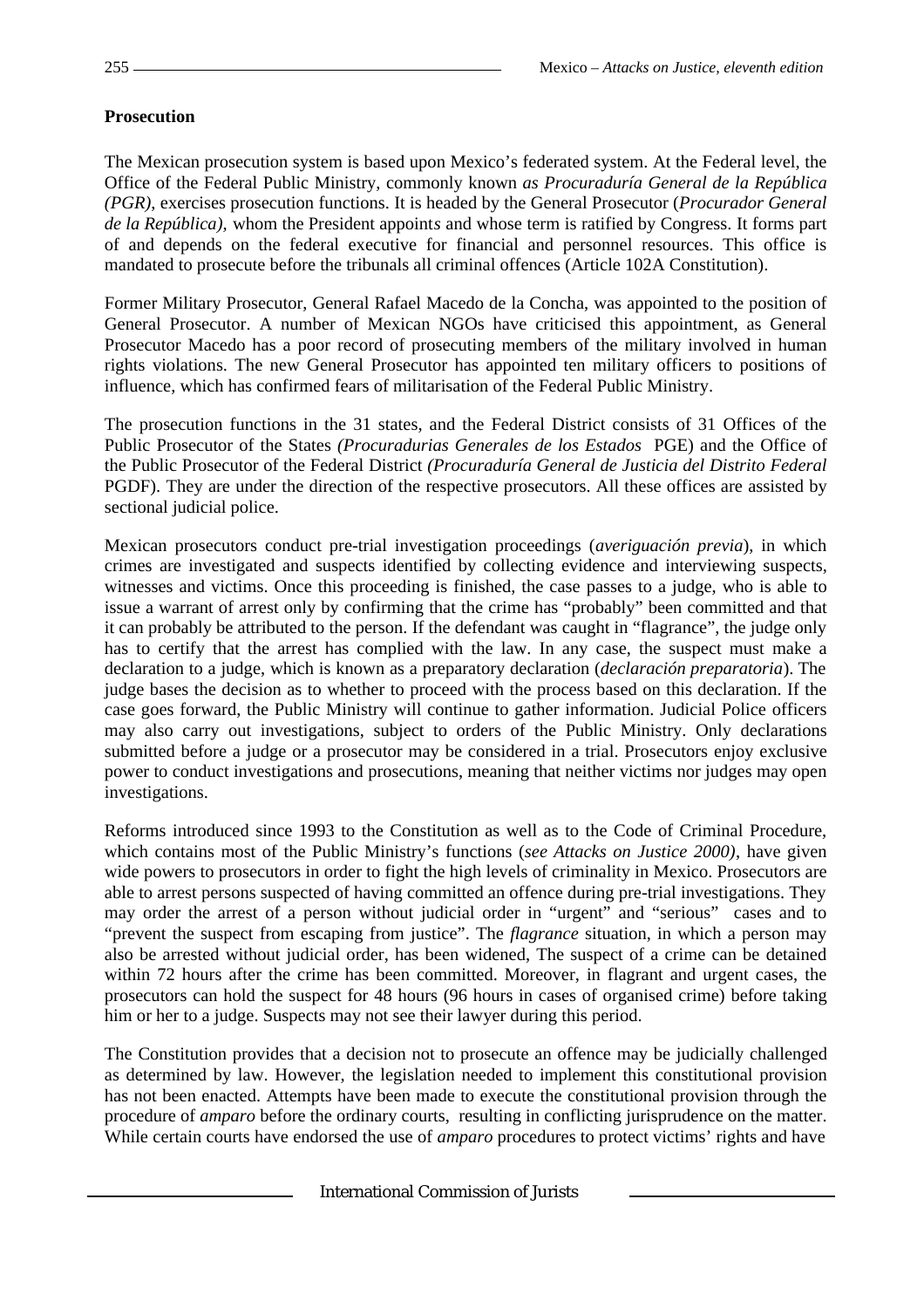willingly granted the petition ordering the prosecutor to reopen investigations, others have decided differently. This conflicting jurisprudence was resolved by a Federal Supreme Court decision, adopting the view that *amparo* petitions were appropriate. However, it has been reported that prosecutors now tend to avoid making any formal decision concerning prosecution, causing the investigations to slow down.

 The system that regulates the Public Ministry has been the subject of criticism. Prosecutors have the power not only to search for evidence, but to decide the judicial weight to be accorded such evidence. According to some experts, prosecutors act as *de facto* judges in the Mexican system, since their findings are considered as evidence without further evaluation. The fact that the main objective of the prosecutors is to accuse and not to judge impartially renders judicial control necessary. Prosecutors obtain and analyse evidence, bring accusations and additionally have the power to incarcerate persons in a wide range of cases. The wide-ranging powers of prosecutors to arrest and detain suspects before presenting them to a judge leaves suspects prone to human rights violations committed to obtain evidence. Detainees are subject to torture or other ill treatment during prolonged arbitrary detention. Studies have shown that the length of arbitrary detention was determined by the time the suspect's wounds needed to heal. Legislation and some jurisprudence provide that evidence obtained through human rights violations, although potentially implicating criminal responsibility on the part of the State agent, may be considered in trials, although evidence obtained through torture is invalid. Certain judges attach great credibility to the first declaration of the suspect and in many cases do not pay attention to allegations that the declaration was achieved through torture, giving greater judicial weight to declarations made before prosecutors or police officers and without the presence of the accused's advocate than to statements made directly by the accused in their presence.

Article 20 of the Constitution was recently amended to expand the rights of victims, including the right to name a lawyer to serve as co-counsel with the prosecutor. This reform was directed toward assuring adequate investigation and prosecution of crimes, contributing to fulfilment of right of victims to have the offender punished and to receive reparation.

## **Military justice**

Military justice is administered by the Military Supreme Court, the Ordinary Courts Martial and Special Courts Martial. The prosecution is carried out by the Military Public Ministry and assisted by the Judicial Military Police. These latter two bodies operate under the authority of the General Prosecutor of Military Justice. The Ministry of Defence appoints all members of the military judiciary.

The Military Code of Justice provides that military courts have jurisdiction over common crimes committed by military officers "while on duty or for reasons related to their own duty". This imprecise formulation has allowed the military tribunals to try not only offences related to legitimate military functions, but also any other common crime committed by a military officer. If a member of the military commits a crime and is arrested by civil authorities, the agent has the right to ask for immediate transfer of the case to the military justice system.

The use of military courts constitutes a principal cause of impunity with regard to human rights violations and common crimes committed by members of the military. Civilians are not permitted to participate in military trials and the military judiciary is dependent on the Federal Executive, meaning that the military justice systems contravenes international standards regarding impartiality and independence of the judiciary.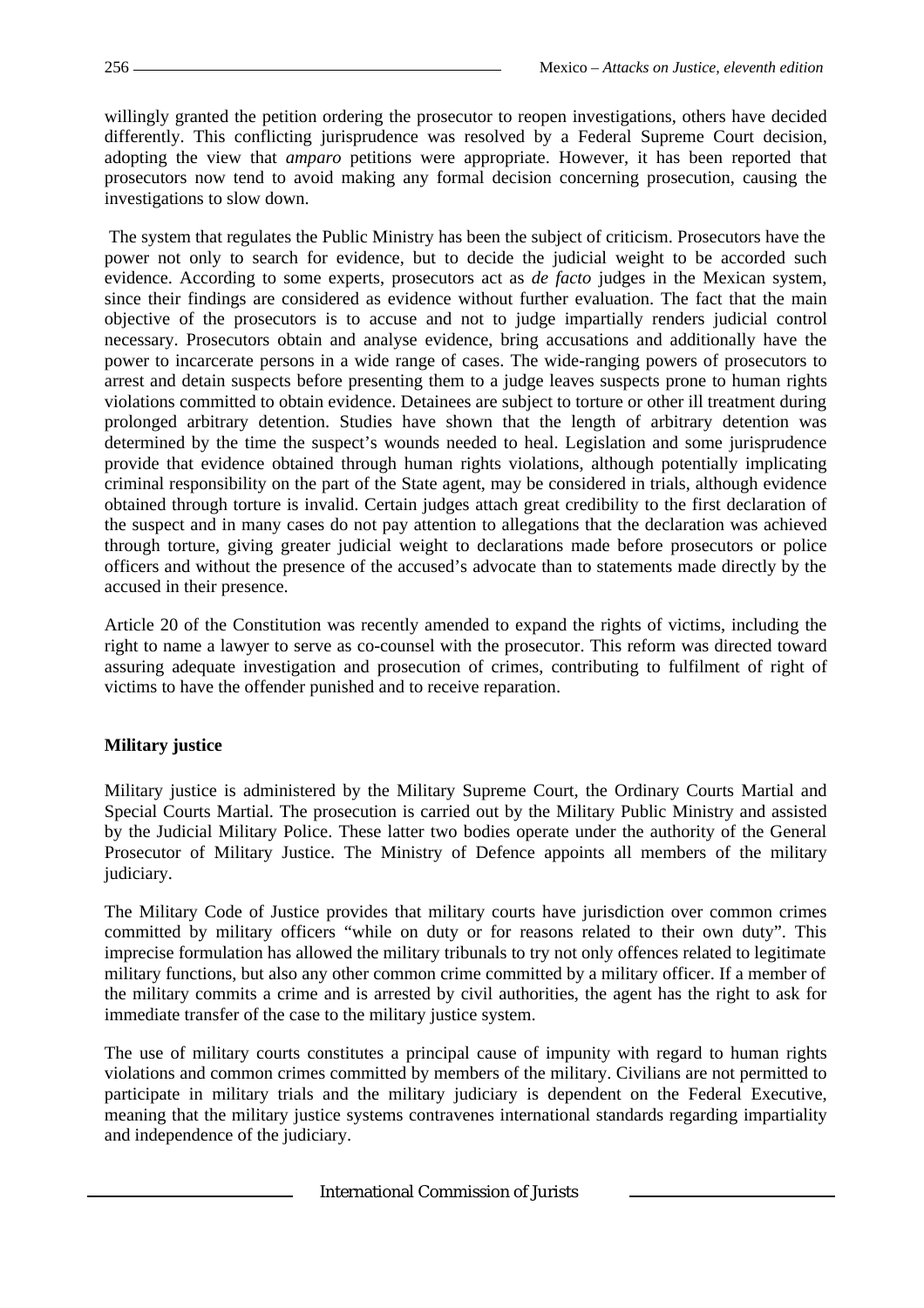In 2000, the Inter-American Commission on Human Rights (IACHR) reiterated its previous recommendations to the Mexican State regarding the military courts. The IACHR concluded that the State had not fulfilled its obligation to investigate the arbitrary detention, rape and torture of four women. According to the IACHR, to allow the potentially implicated organs to conduct the investigations clearly affects the independence and impartiality of the judiciary. The IACHR disregarded Mexico's argument according to which the case had to be considered by military courts because the alleged abuses were committed by members of the armed forces during duty. The IACHR reasoned that the alleged abuses had not been committed during the exercise of the legitimate functions of the army.

Military justice has also been used as a means of political reprisal. Brigadier José Francisco Gallardo continued to be deprived of his liberty in retaliation for his criticism of the army and his proposal for the establishment of an Ombudsman's Office to investigate human rights violations. In 1993, General Gallardo was sentenced to more than 20 years in prison, ostensibly for crimes against military discipline. The IACHR considers General Gallardo to be a prisoner of conscience and has asked the Government to release him. The case is currently under review by the Inter-American Court of Human Rights following the November 2001 submission of the case to the Court due to the reluctance of Mexican authorities to release the General.

#### **Administration**

Since 1984, the Government has been investing in improvements to the Federal Judiciary. It has raised salaries, restored locations and increased the number of tribunals. At the state level the situation is less positive, with states commonly providing poor remuneration, lacking basic equipment and maintaining large workloads, with the result that penal processes may last up to five years before being resolved. It is necessary to increase the budget for both the federal and state judiciary in order to retain judges at better pay and reduce the incentive for corruption.

#### *Appointments and tenure*

The President enjoys wide-ranging power concerning the appointment of justices of the Federal Supreme Court. The President may send to the Senate a list of three candidates for every vacant seat at the Federal Supreme Court. The Senate, having previously conducted hearings with the proposed nominees, selects the justices. Two thirds of the Senate must agree on the names within 30 days. If there is no agreement in the Senate, the President designates the justice from among the list he has sent. The justices of the Federal Supreme Court serve a non-renewable 15-year term.

The Federal Council of the Judiciary appoints the judges of lower tribunals. Article 97 of the Constitution provides that these judges shall hold their posts for a period of six years. If the judges are elected or promoted to higher posts, they will no longer be subject to removal. Therefore they only enjoy effective security of tenure if promoted to a higher tribunal or if ratified.

The appointments carried out by the Federal Council of the Judiciary should be based in objective criteria and in accordance with the law. Admission and promotion of judges of Circuit Tribunals and District judges are carried out through an internal exam. The organisation of these exams is undertaken by the Federal Judicial Institute (*Instituto de la Judicatura Federal*) based on terms it establishes and with preference for those candidates that are in the immediately inferior category.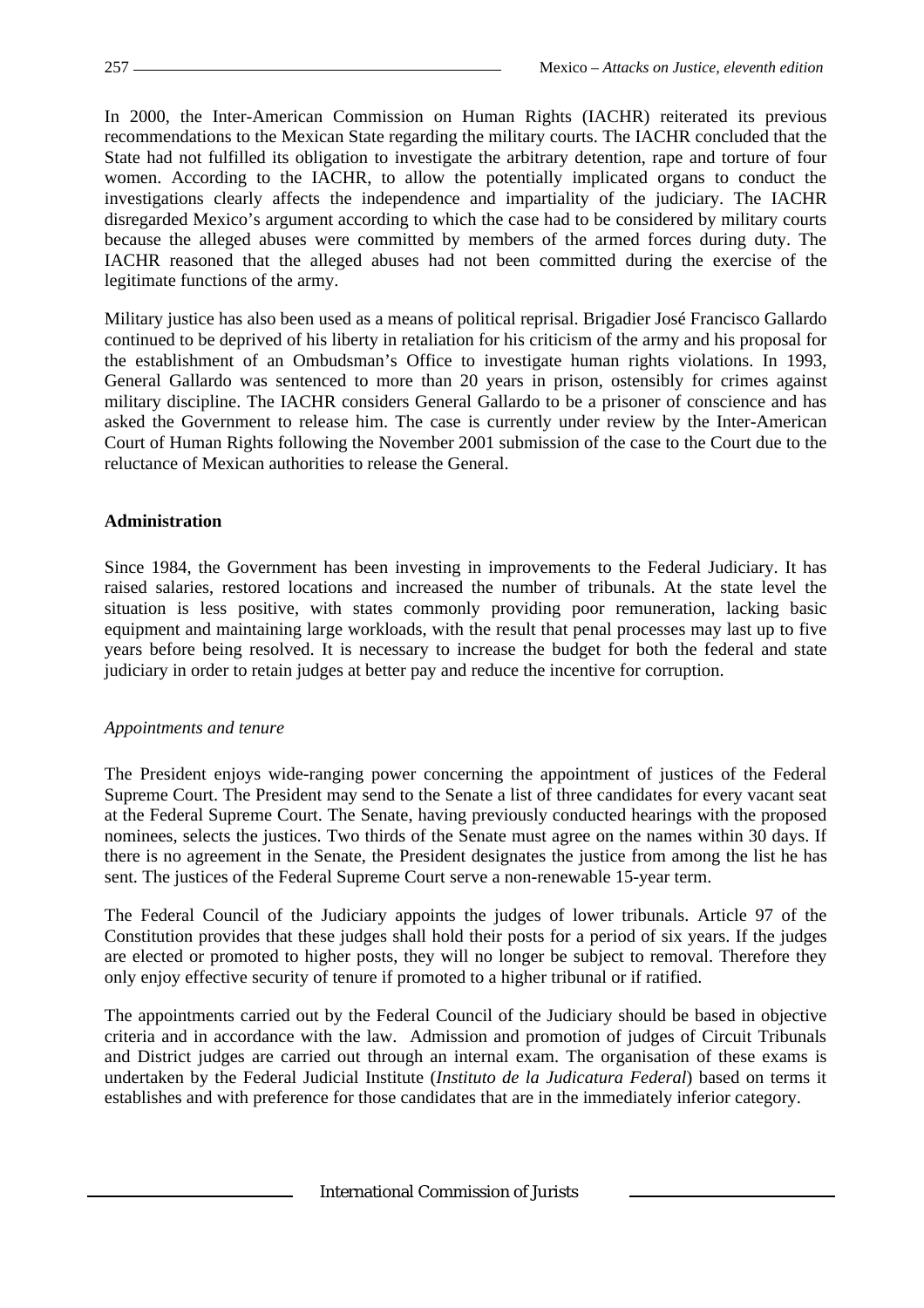In Mexico City, the City's Chief of Government submits a proposal to the Mexico City Legislative Assembly for appointment of the judges of the supreme Tribunal. Once approved, magistrates also remain in their post for six years. The Mexico City Judicial Council appoints the first instance judges.

At the state level it is generally the case that judges of state supreme courts are appointed for sixyear terms by the state Governor with the approval of the state supreme court. Although the Constitution provides for the Federal Council of the Judiciary and the Mexico City Judicial Council, no similar provision was established with regards to the state's judiciary. Not all of the states carry a judicial council within their judiciaries, which has allowed the state supreme courts to maintain administrative and monitoring powers.

Only the justices of the Federal Supreme Court enjoy security of tenure. The IACHR has pointed out that the constitutional structure, which provides for a six-year term subject to ratification for other judges, undermines the independence of the judiciary in relation to the executive. The requirement of ratification for judges of lower tribunals compromises their independence and makes them vulnerable to political pressure. As a result, the membership of the judiciary typically changes as new governments come to power, resulting in the absence of continuity in the administration of justice and pressure on judges during the first six years to issue rulings not offensive to the ratifying authorities.

## *Disciplinary Control*

The Federal Council of the Judiciary carries out disciplinary control of the Federal judiciary, except with respect to the Federal Supreme Court and the Electoral Tribunals. However, it lacks the requisite independence to monitor the actions of judges, as four of its seven members, including the President, are themselves members of the judiciary to be reviewed.

In a report published in May 2001, the Federal Council of the Judiciary Council outlined its recent actions. It designated 206 Circuit Court Justices and 248 District Judges. It strengthened administrative control and investigated 2,155 complaints against judicial personnel, 287 of which resulted in sanctions, some of them dismissals, The Council created 62 new courts, including two new Circuit Courts. It completed 1,935 visits to District and Circuit Courts, where the performance of judges and lawyers was evaluated. Finally, 5,511 judges and judicial staff were trained in several courses.

#### *Removal*

The Federal Supreme Court justices, Circuit judges, and District judges, as well as the Justices of the Mexico City Supreme Court *(Tribunal Superior de Justicia del Distrito Federal*), may be removed only pursuant to the terms established by the Constitution regarding the obligations of civil servants. Article 109 establishes that a political trial (*juicio político)* be carried out in cases in which civil servants have committed acts or omissions that affect the law, honour, loyalty, impartiality and efficiency in the discharge of their functions. Crimes are to be sanctioned according to criminal law.

 For a political trial to proceed, the Chamber of Deputies must act as the accusing party, and the Senate as a court of judgement, designating any appropriate penalty by resolution of two thirds of the senators present at the session. The declarations and resolutions of the Congress are incontrovertible. Criminal proceedings against Federal Supreme Court Ministers for crimes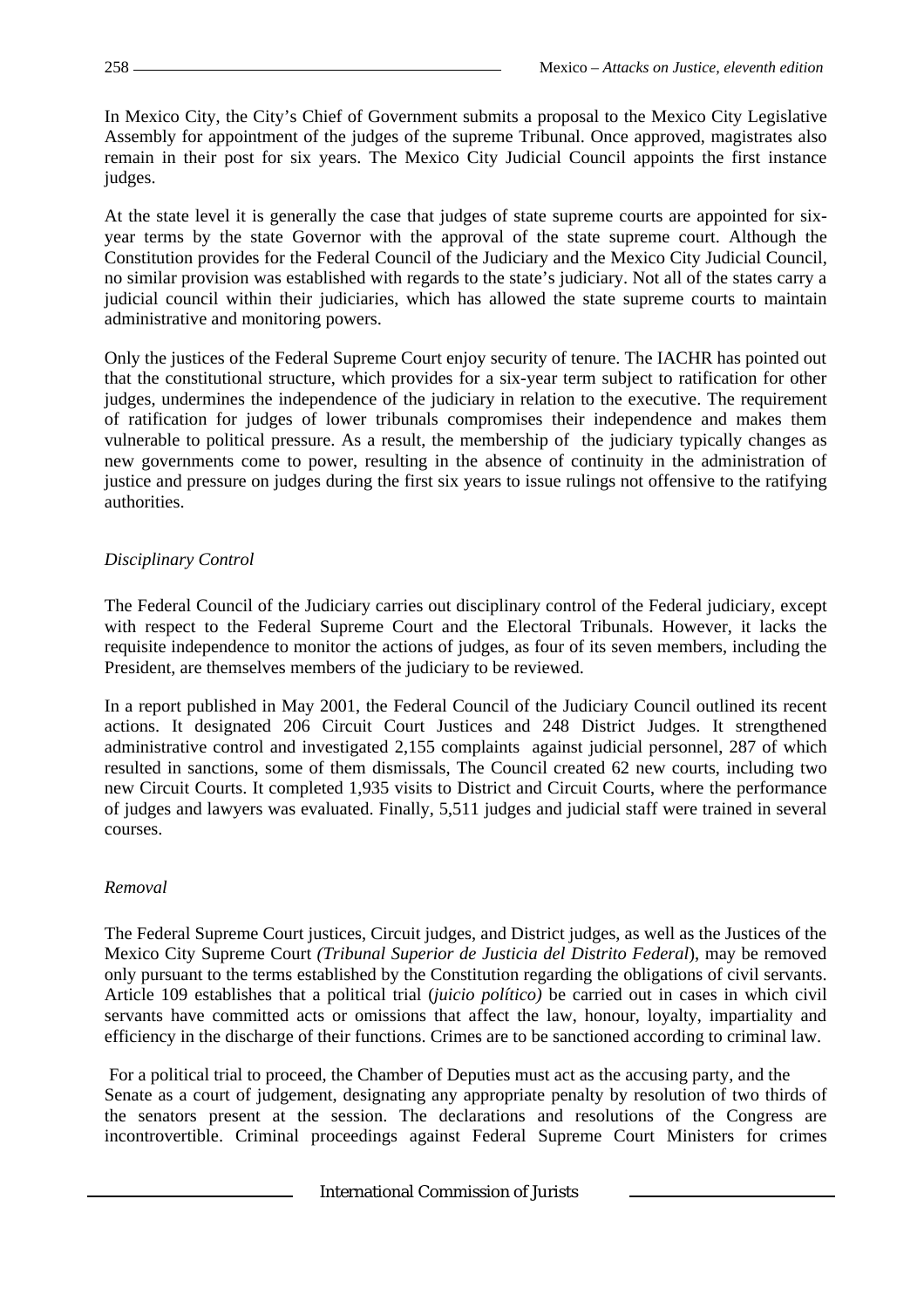committed during their serving period may be initiated after the Chamber of Deputies has declared by a majority of its members that there is a basis to proceed against the accused, in which case the accused is removed from the post.

#### *Public Defence System*

The Public Defence system suffers serious deficiencies due to lack of resources. Few defence attorneys are employed and many lack training. Public defenders are poorly paid, receiving some US\$ 12,000 per year.

The Public Defence system has also attracted criticism over allegations of corruption. It has been reported that in some cases, the defendant's lawyer was more interested in helping the prosecutors than his or her client. Those who need court-appointed defence attorneys are situated at the bottom of the socio-economic spectrum and usually receive harsher punishment. The Human Rights Commission of the Federal District (HRCFD) acknowledged the deficiencies of this system and confirmed (recommendation 3/96) that on many occasions the public defender only formally acts as counsel, solely completing procedural requisites such as signing declarations, without even being present during the trial. Thus, even if the judicial record contains defenders' signatures as witnessing what happened during the trial, an adequate defence may still have been lacking.

#### **Indigenous Communities**

The Chairperson of the Working Group on Indigenous Populations, Irene Erica Daes, suggested that the judiciary was viewed with mistrust by indigenous groups and echoed the concerns of other United Nations organs concerning impunity, the language difficulties faced by non-Spanish speakers, detention procedures, the widespread lack of transparency of the judiciary and the ignorance of indigenous peoples as to what constitutes a crime in Mexican law. For many indigenous defendants, some of whom do not speak Spanish, the right to a fair trial is denied. Although the law calls for translation services to be available at all stages of the criminal process, the courts do not generally enforce this rule. Therefore indigenous peoples may be convicted without understanding the reasons for their conviction.

According to the Mexican Commission for the Promotion and Protection of Human Rights, there are 7,431 indigenous prisoners in various prisons across Mexico. The State of Oaxaca has almost a quarter of such indigenous prisoners. In Oaxaca, the largest number of violations of the right to a fair trial are committed against indigenous persons. A study carried out by the Centre for Indigenous Rights and Culture in the prisons of Oaxaca found that the defence provided by courtappointed attorneys was deficient. In many cases the prisoners did not even know that they had a defence attorney. Furthermore, the study pointed out that many indigenous persons sentenced did not exhaust their potential appeals, because they lacked the necessary economic resources.

Judges and prosecutors often discriminate against indigenous populations, for instance by failing to consider in their decisions testimony and documentation presented by indigenous authorities in favour of indigenous prisoners. Among the gravest problems confronting indigenous people in the administration of justice are lack of translators of indigenous languages; offensive treatment of existing interpreters by judges and their staff; threats against the interpreters by the judicial police; ignorance of the legitimate presence of indigenous interpreters in the court system; interpreters not receiving salaries; indigenous persons unaware as to what actions constitute a crime under Mexican law; and inhumane treatment of the prisoners by prison personnel.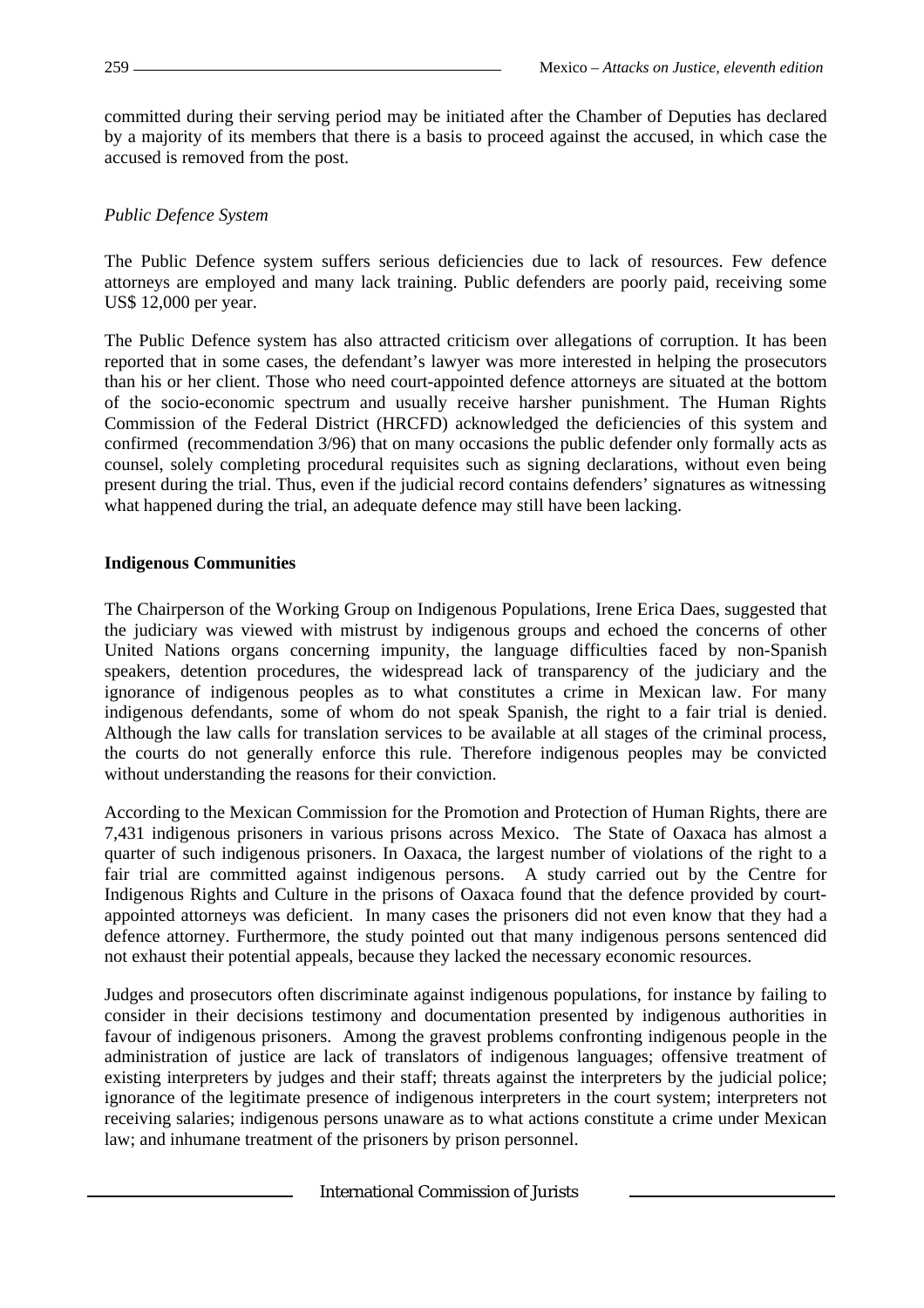## **Visit of the Special Rapporteur to Mexico**

In May 2001, the Special Rapporteur on the Independence of Judges and Lawyers, Dato' Param Cumaraswamy, visited Mexico for 10 days. He met with many persons involved with the administration of justice, including judges, lawyers, prosecutors, academics and NGOs. The Special Rapporteur also had meetings with the President of the Federal Supreme Court, the General Prosecutor, the Secretary of State for the Interior, officials of the Human Rights Commissions and the Ombudsman. He also visited the states of Chihuahua and Nayeret. In Chihuahua he went to Ciudad Juárez to inquire into the murders of a large number of approximately 200 women since 1994.

According to the Mexican Commission for the Defence and Promotion of Human *Rights (Comisión Mexicana de Defensa y Promoción de los Derechos Humanos,* CMDPDH), the visit was difficult but useful. During the Special Rapporteur's visit, the President of the Supreme Court criticised Cumaraswamy for not being sufficiently familiar with the Mexican judiciary system to issue criticism of it.

At a press conference, the Special Rapporteur expressed his preliminary impressions. He stated that while the judiciary had once been seen as an extension of the executive, since 1994 it had become more independent. However, this transition had been slow. The failure on the part of the authorities to account for large scale impunity, corruption and human rights violations had led to public distrust of the judiciary. Gaps in the constitutional structures regarding the separation of the judiciary from the executive contributed to this perception.

The Special Rapporteur welcomed the increasing independence of the Federal Supreme Court and took note of planned reforms. He pointed out that there was disparity in the quality of justice provided by Federal and states courts owing to the relative disparity in resources. This situation is especially problematic because access to justice for the vast majority of the people of Mexico is found in the state Courts.

The Special Rapporteur expressed concern over the disorganisation of the legal profession in Mexico; the lack of independence of labour, tax, juvenal offenders and administrative tribunals (which form part of the executive); the absence of separate juvenile courts; the problems that indigenous people face to access justice; and the parallel trials that some sectors of the press seemed to be carrying out in Mexico.

## **CASES**

**Juan López Villanueva {lawyer}:** Mr. López works for the Fray Bartólome de las Casas Human Rights Centre. He received death threats by electronic mail in the following form: "If you continue to play the fool, I'll kill you. I hope that you think carefully before showing this message, if not you will come to a bad end". In January 2000, a complaint concerning the death threats was filed and is currently under review by the National Human Rights Commission.

**Arturo Solis {lawyer}:** Mr. Solis is Director of the Centre for Border Studies and Promotion of Human Rights (CEPRODHAC), in Reynosa, Tamaupilas State, bordering the United States. In February 2000, he was accused of defamation by a Government body after publicising charges of extortion and illegal traffic and ill-treatment of immigrants by officials of the National Immigration Institute (INM). Two witnesses who testified in favour of Mr. Solis were allegedly threatened and retracted their statements. Mr. Solis also was threatened. He and his family were followed by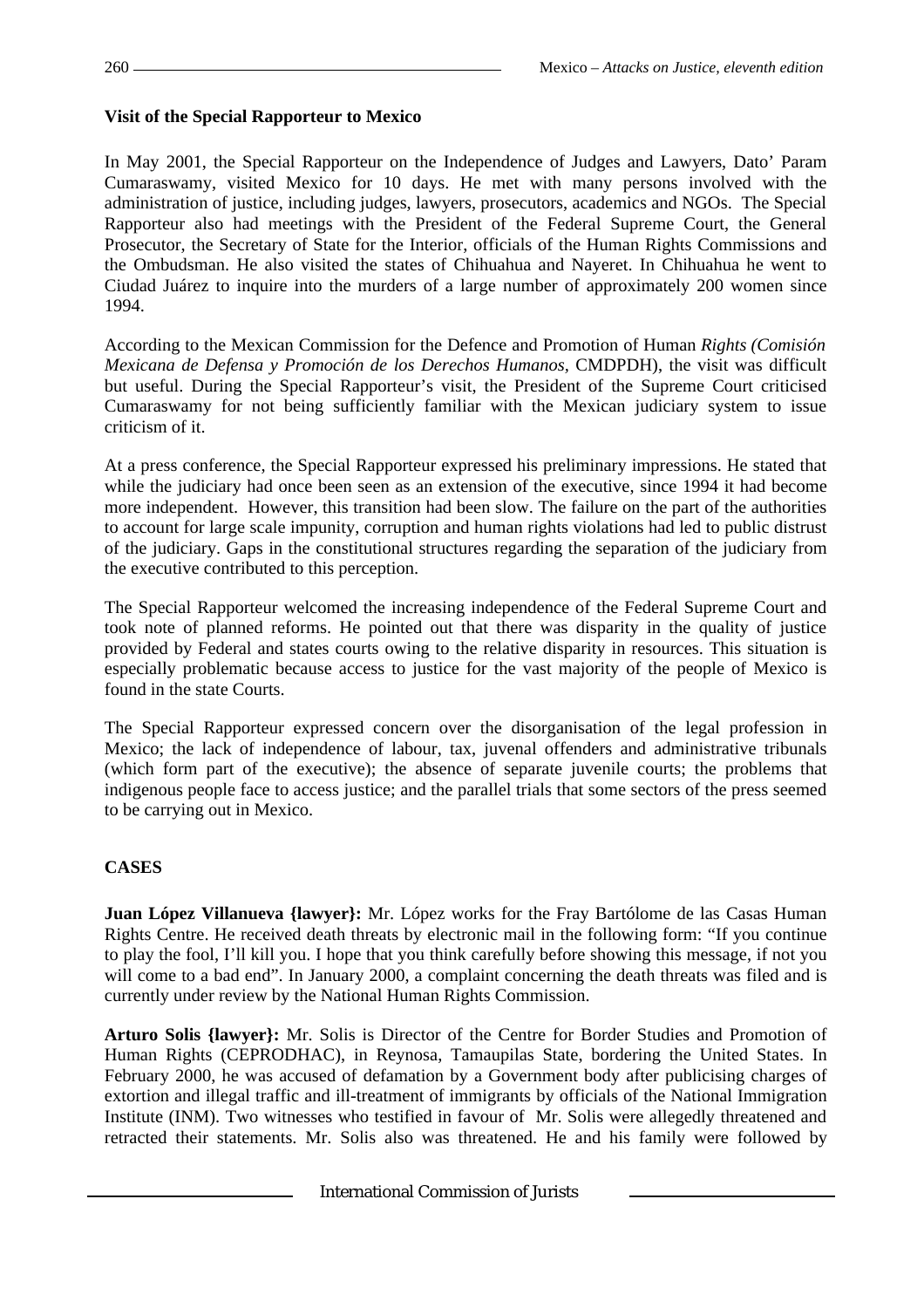unidentified persons in vehicles without licence plates. The Government began an investigation and, on 11 July 2000, the Office of the General Prosecutor in the State of Tamaupilas instituted protective measures to guarantee the safety of Mr. Solis.

**Pilar Noriega García {lawyer}.** From 1996, Ms. Noriega's work as defender of Manuel Manríquez San Agustín, an indigenous man convicted of murder, has come under repeated attack. Mr. Manríquez's case is before the IACHR for human rights violations related to his conviction. In 2000 and 2001 the harassment continued when she visited her client in the La Palma maximum security prison in the State of Mexico. On 31 March 2000, prison officials required her to remove her pantyhose, lift her skirt to the panty line, and lift her shirt over her bra. On 23 May 2000, she went to the same prison with a colleague to visit several clients, but they were informed that their clients were in a "notification procedure" and therefore could not see them. Finally, this prison requires lawyers to meet with their clients in a locked room, obliging lawyers to pound on the door and yell to be let out. This practice is allegedly unnecessary for security, because the prisoners are confined on the other side of a glass wall.

**Leonel Guadalupe Rivero Rodríguez, Maurilio Santiago Reyes and María del Pilar Marroquín {lawyers}:** On 29 March 2000**,** Mr. Rodríguez's house was burgled in an apparent attempt to steal files relating to his defence of students of the National Autonomous University of Mexico. On 12 May, stones were thrown through the windows of Mr. Rodríguez's house. On 9 May 2000, Mr. Santiago Reyes and Ms. Marroquín experienced acts of intimidation. A van without number plates passed by Mr. Santiago Reyes' house, and during the same night he received death threats. The Office of the State Procurator General initiated a preliminary investigation. The Oaxaca Procurator General reported that the lawyer concerned declined to be seen by the psychology expert from the Procurator's Office, which is apparently a requirement for the completion of the preliminary investigation.

**Juan de Dios Hernández Monge {lawyer}:** Mr. Hernández represents a group of students from the National Autonomous University of Mexico, who were being held in detention. On 3 May 2000, Mr. Hernández was attacked by a man while in his car. The attacker asked him if he was the lawyer of the students, then insulted him and cut his forehead. On January 2000, Mr. Hernández was beaten by unknown men in the parking lot of the National Autonomous University. Government officials stated that the office of the General Prosecutor for the federal district had initiated an inquiry jointly with the branch of the public prosecutor's office in Coyocán. In March 2000, a proposal was made to refrain from initiating criminal proceedings because the complainant had not appeared, despite having been summoned. The National Human Rights Commission decided not to intervene in the case.

**Mario Alberto Gallardo {lawyer}:** Mr. Gallardo is a political activist and former president of the non-governmental Comisión de Derechos Humanos en Comalcalco (CODEHUCO, Human Rights Commission in Comalcalco). In September 2000, he was accused of having robbed the keys of a car. Mr. Gallardo had complained against the use of public funds for political advertising in election campaigns and defended political activists detained for protesting electoral anomalies. Although Mr. Gallardo was never called before any judicial authority, an arrest warrant was issued. However, when the political opposition party, the PRD, won the local municipal election in Comalcalco in October 2000, the witnesses to the theft, allegedly members of the outgoing PRI, retracted and the case was concluded.

**Digna Ochoa y Placido {lawyer}:** While Ms. Ochoa was the head of the legal division of the Miguel Agustín Pro Juárez Centre for Human Rights (PRODH), she was the subject of a series of threats and attacks throughout 1999 by individuals reportedly linked with governmental agencies